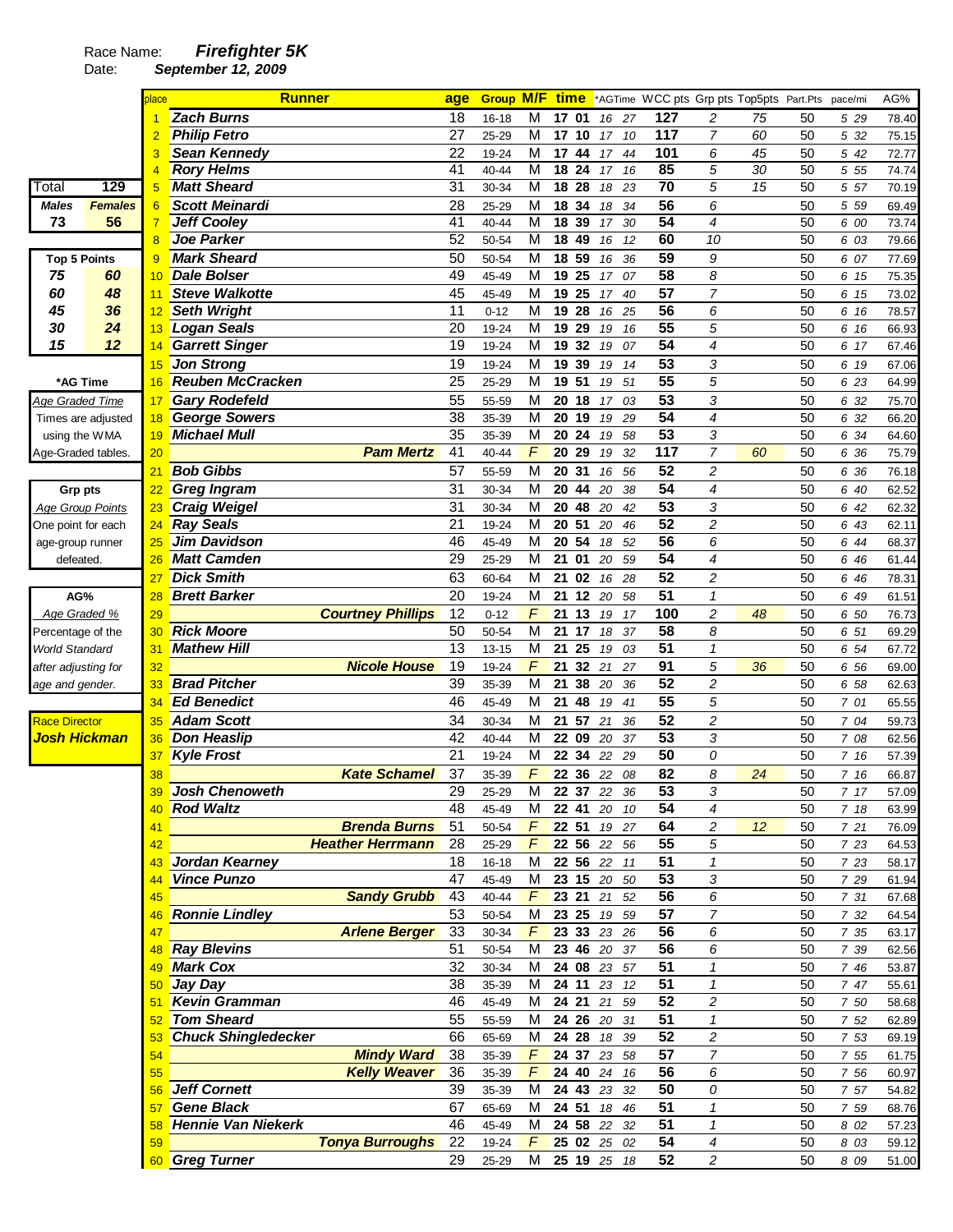Date: **September 12, 2009** 

| place    | <b>Runner</b>                | age             | <b>Group M/F</b>   |                | <u>time</u> |            |          |    | *AGTime WCC pts Grp pts Top5pts Part.Pts |                            |    | pace/mi |              | AG%            |
|----------|------------------------------|-----------------|--------------------|----------------|-------------|------------|----------|----|------------------------------------------|----------------------------|----|---------|--------------|----------------|
| 61       | <b>Jessica McKinney</b>      | 32              | 30-34              | F              | 25 29       |            | 25 25    |    | 55                                       | 5                          | 50 |         | 8 12         | 58.25          |
| 62       | <b>Mary Schwendener-Holt</b> | 46              | 45-49              | F              | 25          | 39         | 23       | 15 | 55                                       | $\overline{5}$             | 50 |         | 8 15         | 63.67          |
| 63       | <b>Jake Schamel</b>          | 12              | $0 - 12$           | M              | 25 43       |            | 22       | 19 | 55                                       | 5                          | 50 | 8       | 17           | 57.82          |
| 64       | <b>Payton Waltz</b>          | 12              | $0 - 12$           | $\overline{F}$ | 25          | 49         | 23       | 28 | 51                                       | $\mathcal I$               | 50 |         | 8 19         | 63.06          |
| 65       | <b>Margy Smith</b>           | 61              | 60-64              | F              | 26          | 02         | 19       | 17 | 50                                       | 0                          | 50 |         | 8 23         | 76.72          |
| 66       | <b>Gwynne Justice</b>        | 40              | 40-44              | F              | 26          | 04         | 25       | 03 | $\overline{55}$                          | 5                          | 50 |         | 8 23         | 59.09          |
| 67       | <b>Dennis Mann</b>           | 65              | 65-69              | М              | 26          | 08         | 20       | 06 | 50                                       | 0                          | 50 |         | 8 25         | 64.18          |
| 68       | <b>Doug Myers</b>            | 54              | 50-54              | M              | 26          | 13         | 22       | 12 | $\overline{55}$                          | 5                          | 50 |         | 8 2 6        | 58.13          |
| 69       | <b>Kelly Day</b>             | 43              | $40 - 44$          | F              | 26          | 28         | 24       | 47 | $\overline{54}$                          | $\overline{\mathcal{A}}$   | 50 | 8       | 31           | 59.71          |
| 70       | <b>Kevin Moistner</b>        | 41              | 40-44              | M              | 26          | 35         | 24       | 56 | $\overline{52}$                          | $\overline{c}$             | 50 | 8       | 33           | 51.73          |
| 71       | <b>Beth Ann Turner</b>       | 41              | 40-44              | $\overline{F}$ | 26          | 36         | 25       | 21 | 53                                       | 3                          | 50 | 8       | 34           | 58.36          |
| 72       | Vanessa Legg                 | 20              | 19-24              | $\overline{F}$ | 26          | 37         | 26       | 36 | $\overline{53}$                          | 3                          | 50 | 8       | 34           | 55.63          |
| 73       | <b>Sarah Smith</b>           | 30              | 30-34              | $\overline{F}$ | 26          | 39         | 26       | 39 | $\overline{54}$                          | 4                          | 50 | 8       | 35           | 55.55          |
| 74       | <b>Greg Kurtz</b>            | 52              | 50-54              | M              | 26          | 49         | 23       | 05 | 54                                       | 4                          | 50 | 8       | -38          | 55.90          |
| 75       | <b>Luke Keasling</b>         | 10              | $0 - 12$           | М              | 26          | 54         | 21       | 59 | 54                                       | 4                          | 50 |         | 8 39         | 58.69          |
| 76       | <b>Mark Barker</b>           | 47              | 45-49              | М              | 26          | 55         | 24       | 07 | 50                                       | 0                          | 50 | 8       | 40           | 53.50          |
| 77       | <b>Tom Pennington</b>        | 52              | 50-54              | M              | 27          | 06         | 23       | 19 | 53                                       | 3                          | 50 | 8       | 43           | 55.31          |
| 78       | <b>Seth Bischoff</b>         | 28              | 25-29              | M              | 27          | 07         | 27       | 07 | 51                                       | $\mathbf{1}$               | 50 | 8       | 44           | 47.58          |
| 79       | <b>Brenda Baumer</b>         | 45              | 45-49              | $\overline{F}$ | 27          | 10         | 24       | 55 | 54                                       | 4                          | 50 | 8       | 45           | 59.41          |
| 80       | <b>Ryan Miller</b>           | $\overline{11}$ | $0 - 12$           | M              | 27          | 12         | 22       | 56 | $\overline{53}$                          | 3                          | 50 | 8       | 45           | 56.23          |
| 81       | <b>Amanda Smith</b>          | 13              | $13 - 15$          | $\overline{F}$ | 27          | 18         | 25       | 18 | 52                                       | $\overline{c}$             | 50 | 8       | 47           | 58.51          |
| 82       | <b>Russ Uhte</b>             | 28              | 25-29              | M              | 27          | 25         | 27       | 25 | $\overline{50}$                          | 0                          | 50 | 8       | 49           | 47.06          |
| 83       | <b>Michael King</b>          | 54              | 50-54              | M              | 27          | 26         | 23       | 13 | $\overline{52}$                          | $\overline{c}$             | 50 |         | 8 50         | 55.55          |
| 84       | Tom Carrico                  | 56              | 55-59              | M              | 27          | 31         | 22       | 54 | 50                                       | 0                          | 50 |         | 8 51         | 56.32          |
| 85       | <b>Darlene Black</b>         | $\overline{47}$ | 45-49              | F              | 27          | 54         | 24       | 59 | $\overline{53}$                          | 3                          | 50 | 8       | 59           | 59.25          |
| 86       | <b>Denise Retz</b>           | $\overline{30}$ | 30-34              | F              | 28          | 00         | 27       | 59 | $\overline{53}$                          | 3                          | 50 |         | 9 01         | 52.87          |
| 87       | <b>Sarah Bischoff</b>        | 21              | 19-24              | F              | 28          | 15         | 28       | 15 | 52                                       | $\overline{c}$             | 50 |         | 9 06         | 52.39          |
| 88       | <b>Angie Shipman</b>         | 36              | 35-39              | $\overline{F}$ | 28          | 23         | 27       | 56 | 55                                       | 5                          | 50 | 9       | 08           | 52.99          |
| 89       | <b>April Rosenberger</b>     | 35              | 35-39              | $\overline{F}$ | 28          | 46         | 28       | 26 | 54                                       | 4                          | 50 |         | 9 16         | 52.06          |
| 90       | <b>Jennifer Southerland</b>  | 29              | 25-29              | F              | 28          | 47         | 28       | 47 | 54                                       | 4                          | 50 |         | 9 16         | 51.42          |
| 91       | <b>Lori Smith</b>            | 42              | 40-44              | F              | 29          | 04         | 27       | 28 | 52                                       | 2                          | 50 |         | 9 21         | 53.87          |
| 92       | <b>Ron McFadden</b>          | 54              | 50-54              | М              | 29          | 17         | 24       | 47 | 51                                       | 1                          | 50 |         | 9 26         | 52.04          |
|          | <b>RJ Seiple</b>             | 44              | 40-44              | М              | 29          | 18         |          | 52 | 51                                       | $\mathcal I$               | 50 |         | 9 26         |                |
| 93<br>94 | <b>Zach Hawk</b>             | 31              | 30-34              | M              | 29          | 18         | 26<br>29 | 10 | 50                                       | 0                          | 50 |         | 9 26         | 48.02<br>44.24 |
| 95       | <b>Pamela Justice</b>        | 39              | 35-39              | F              | 29          | 27         | 28       | 30 | $\overline{53}$                          | 3                          | 50 |         | 9 29         | 51.94          |
| 96       | <b>Judy Pierce</b>           | 47              | 45-49              | F              | 29          | 30         | 26       | 25 | $\overline{52}$                          | $\overline{c}$             | 50 | 9       | 30           | 56.04          |
| 97       | <b>Austin Lanich</b>         | 10              | $0 - 12$           | M              | 30          | 20         | 24       | 47 | 52                                       | $\overline{c}$             | 50 | 9       | 46           | 52.05          |
| 98       | <b>Ann Gibbs</b>             | 50              | 50-54              | $\overline{F}$ | 30          | 22         | 26       | 11 | $\overline{51}$                          | $\mathcal I$               | 50 | 9       | 46           | 56.52          |
| 99       | <b>Lindsay Boatright</b>     | 29              | 25-29              | F              | 30          | 34         | 30       | 34 | 53                                       | 3                          | 50 |         |              |                |
| 100      | <b>Lori Wright</b>           | 42              |                    | F              | 30 48 29 07 |            |          |    | 51                                       | 1                          | 50 |         | 9 50<br>9 55 | 48.42<br>50.84 |
| 101      | <b>Haley Hall</b>            | 14              | 40-44<br>13-15     | F              | 30 58       |            | 29       | 10 | 51                                       | 1                          | 50 |         | 9 58         | 50.74          |
| 102      | <b>Rachel Seals</b>          | 18              |                    | F              | 30 59       |            |          |    | 50                                       | 0                          | 50 |         | 9 58         |                |
|          | 103 Bob Covington            | 53              | $16 - 18$<br>50-54 | M              | 31 06 26 33 |            | 30 39    |    | 50                                       | ${\cal O}$                 | 50 |         | 10 01        | 48.28          |
| 104      | <b>Chris Brady</b>           | 45              | 45-49              | $\overline{F}$ | 31          | 20         | 28       | 44 | 51                                       | $\overline{\mathbf{1}}$    | 50 | 10 05   |              | 48.59<br>51.51 |
| 105      | <b>Debbie Delk</b>           | 38              | 35-39              | $\overline{F}$ | 31 28       |            | 30       | 38 | 52                                       | $\overline{c}$             | 50 | 10 08   |              | 48.30          |
|          | 106 Dawson Ward              | $\bf 8$         | $0 - 12$           | M              | 31          | 31         | 23       | 53 | 51                                       | $\boldsymbol{\mathcal{I}}$ | 50 | 10 09   |              | 54.01          |
| 107      | <b>Katherine Kafka</b>       | 34              | 30-34              | $\overline{F}$ | 31          | 53         | 31       | 38 | 52                                       | $\overline{c}$             | 50 | 10 16   |              | 46.80          |
| 108      | <b>Tracey Freeman</b>        | 39              | 35-39              | F              | 32 45       |            | 31       | 41 | 51                                       | 1                          | 50 | 10 32   |              | 46.70          |
| 109      | <b>Taylor Pennington</b>     | 13              | $13 - 15$          | F              | 33 26       |            | 30 59    |    | 50                                       | 0                          | 50 | 10 46   |              | 47.77          |
| 110      | <b>Orilla Cruse</b>          | 27              | 25-29              | $\overline{F}$ | 33 30       |            | 33 30    |    | 52                                       | $\overline{c}$             | 50 | 10 47   |              | 44.18          |
| 111      | <b>Pat Bowers</b>            | 66              | 65-69              | F              | 33 44       |            | 23 08    |    | 50                                       | 0                          | 50 | 10 51   |              | 63.96          |
|          | 112 Paul Railsback           | 63              | 60-64              | M              | 33 46       |            | 26 27    |    | 51                                       | $\mathbf{1}$               | 50 | 10 52   |              | 48.78          |
| 113      | <b>Debbie Long</b>           | 44              | 40-44              | $\digamma$     | 36 33       |            | 33 53    |    | 50                                       | 0                          | 50 | 11 46   |              | 43.68          |
|          | 114 Colton Forte             | 15              | $13 - 15$          | M              | 37 00       |            | 34       | 17 | 50                                       | 0                          | 50 | 11 55   |              | 37.63          |
| 115      | <b>Ralana Shelley</b>        | 38              | 35-39              | $\sqrt{2}$     | 37          | ${\bf 08}$ | 36       | 09 | 50                                       | 0                          | 50 | 11 57   |              | 40.93          |
|          | 116 Kevin Shelley            | 43              | 40-44              | M              | 37          | $10$       | 34 21    |    | 50                                       | 0                          | 50 | 11 58   |              | 37.56          |
| 117      | <b>Shaila Dalrymple</b>      | 10              | $0 - 12$           | F              | 38          | 35         | 33 28    |    | 50                                       | 0                          | 50 |         | 12 25        | 44.22          |
| 118      | <b>Teva Weigel</b>           | 32              | 30-34              | F              | 40 38       |            | 40 31    |    | 51                                       | 1                          | 50 |         | 13 05        | 36.53          |
| 119      | <b>Vickie Stigleman</b>      | 57              | 55-59              | F              | 40 51       |            | 32       | 04 | 51                                       | $\boldsymbol{\mathcal{I}}$ | 50 |         | 13 09        |                |
| 120      | <b>Stacy Bruns</b>           | 22              |                    | F              | 41 09       |            | 41       | 09 | 51                                       | $\mathbf{1}$               | 50 |         |              | 46.15          |
|          |                              |                 | 19-24              |                |             |            |          |    |                                          |                            |    |         | 13 15        | 35.97          |